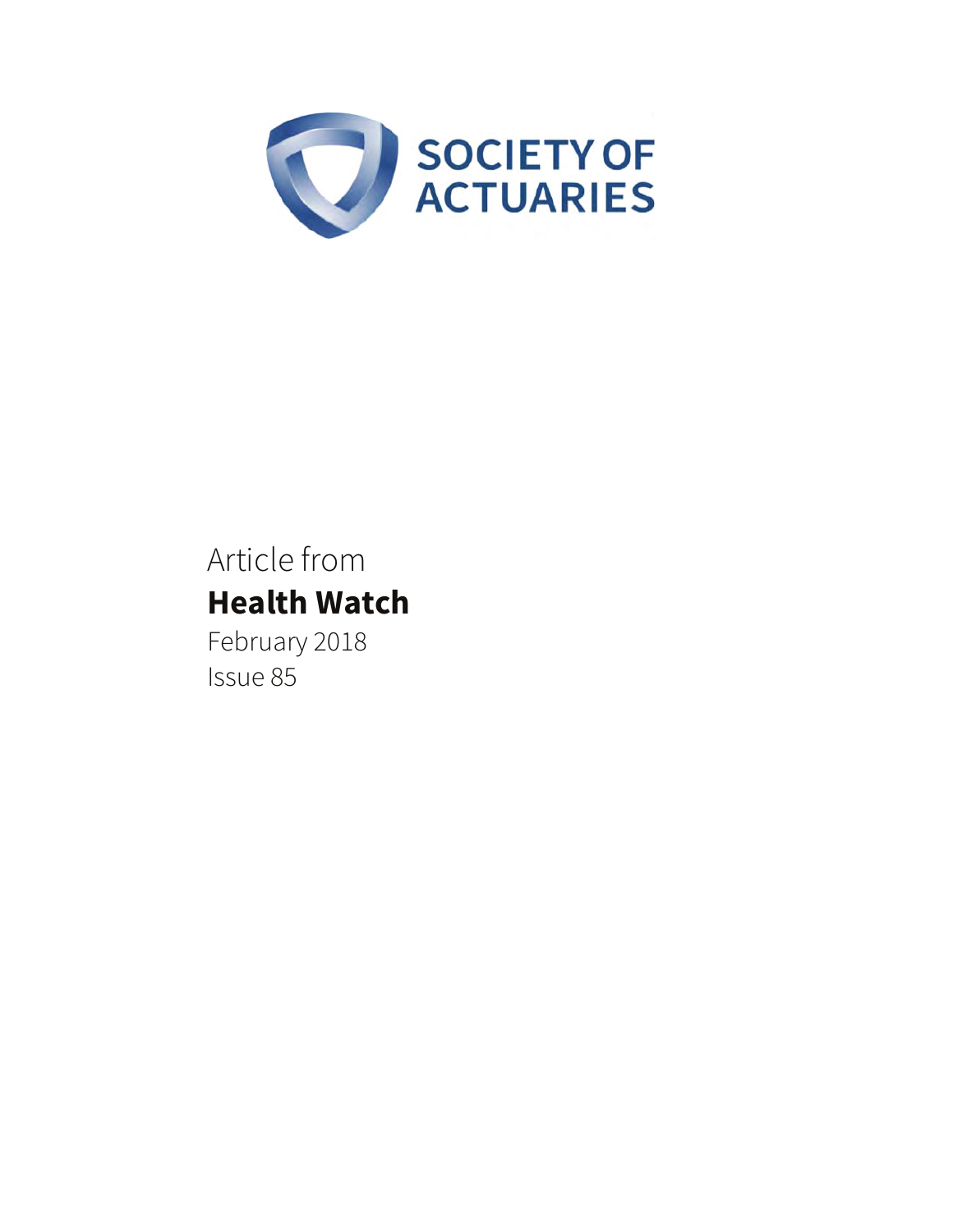## Commercial Health Care: What's Next? A Health Section Strategic Initiative

**By David Dillon**

**I**<br>be n June 2017, the Society of Actuaries (SOA) Health Section released a new strategic initiative entitled Commercial Health Care: What's Next? This initiative was designed to be an anthology series of articles focusing on education and research concerning key issues in health care reform. This article contains a condensed summary and excerpts from the fourth article that was released in the series. The full article and newly released companion pieces are located at *http://www.theactuarymagazine.org/category /web -exclusives /commercial-health-care-whats-next/.* Excerpts from the article "Creating Stability in Unstable Times" are reprinted with permission from the Society of Actuaries, Schaumburg, Illinois. Copyright © 2017 by the Society of Actuaries.

### CREATING STABILITY IN UNSTABLE TIMES: A LOOK AT RISK ADJUSTMENT AND MARKET STABILIZATION

#### **By Julie Peper, FSA, MAAA, Danielle Hilson, FSA, MAAA, and Michael Cohen, Ph.D.**

When individual market instability under the Affordable Care Act (ACA) is discussed, the same themes are often heard: not enough young and healthy enrollees; issuers leaving the market in specific counties or altogether; less consumer choice as issuers have stopped offering richer and wider network plans. It is often asked if the individual market is sustainable long-term and if these issues can be fixed. In order to understand if the market can become more stable and sustainable, it must first be understood what is driving the current instability.

The passage of the ACA created an environment in which individuals with pre-existing conditions could no longer be medically underwritten or otherwise discriminated against. In an insurance market of guaranteed issue and bans on pre-existing condition discrimination, one of the most important needs for a stable market is to minimize adverse selection, both in the entire market and within market subsegments.

To have a balanced risk pool with limited market selection, the market must have a reasonable distribution of enrollees. In order to encourage the younger and healthier individuals to enroll in the individual market, the ACA has an individual mandate, subsidies based on income and enrollment limitations. Other key factors for maintaining a balanced risk pool were risk mitigation programs, including risk corridors, reinsurance and risk adjustment. Other factors that have had an impact on the individual ACA risk pool include outreach and advertising, Medicaid expansion and regulatory uncertainty.

#### **Risk Adjustment**

While the impact of adverse selection by market varies significantly by state, the impact of adverse selection within a market has seen similar results in many states. For there to be no adverse selection within a market, the financial impact of insuring any member must be similar across all members for a particular issuer. Risk adjustment was designed with the primary goal of compensating issuers for not being able to charge premium rates that align with the underlying cost and risk of enrollees. Risk adjustment is a budget-neutral program that redistributes funds, within each state and market, from issuers with lowerrisk, lower-cost enrollees to issuers with higher-risk, higher-cost enrollees. While the risk adjustment program compensated issuers with higher actuarial risk with higher risk adjustment transfers, it had some shortcomings for certain segments of the population.

We conducted an analysis using 2015 ACA-compliant data, which included approximately 5 million people from more than 100 issuers in more than 20 states. We also completed a similar analysis for the state of Nevada. The analyses reviewed market stability through the lens of profitability and most findings were consistent at the national and state levels.

- Premiums, net of risk adjustment transfers, are higher than claims for bronze and significantly lower than claims for platinum. This indicates that bronze is relatively more profitable in the individual market while platinum is less profitable. The opposite is true for the small group market.
- Relative profitability for PPO plans is notably worse than HMO plans.
- Members who had at least one medical condition that flagged a risk adjustment transfer had higher relative profitability.
- Older enrollees are more profitable than younger enrollees.

Any change to the risk adjustment model has an impact on the profitability of market segments, which impacts the stability of the market. It is assumed that any changes made are intended to improve the risk adjustment model and market stability.